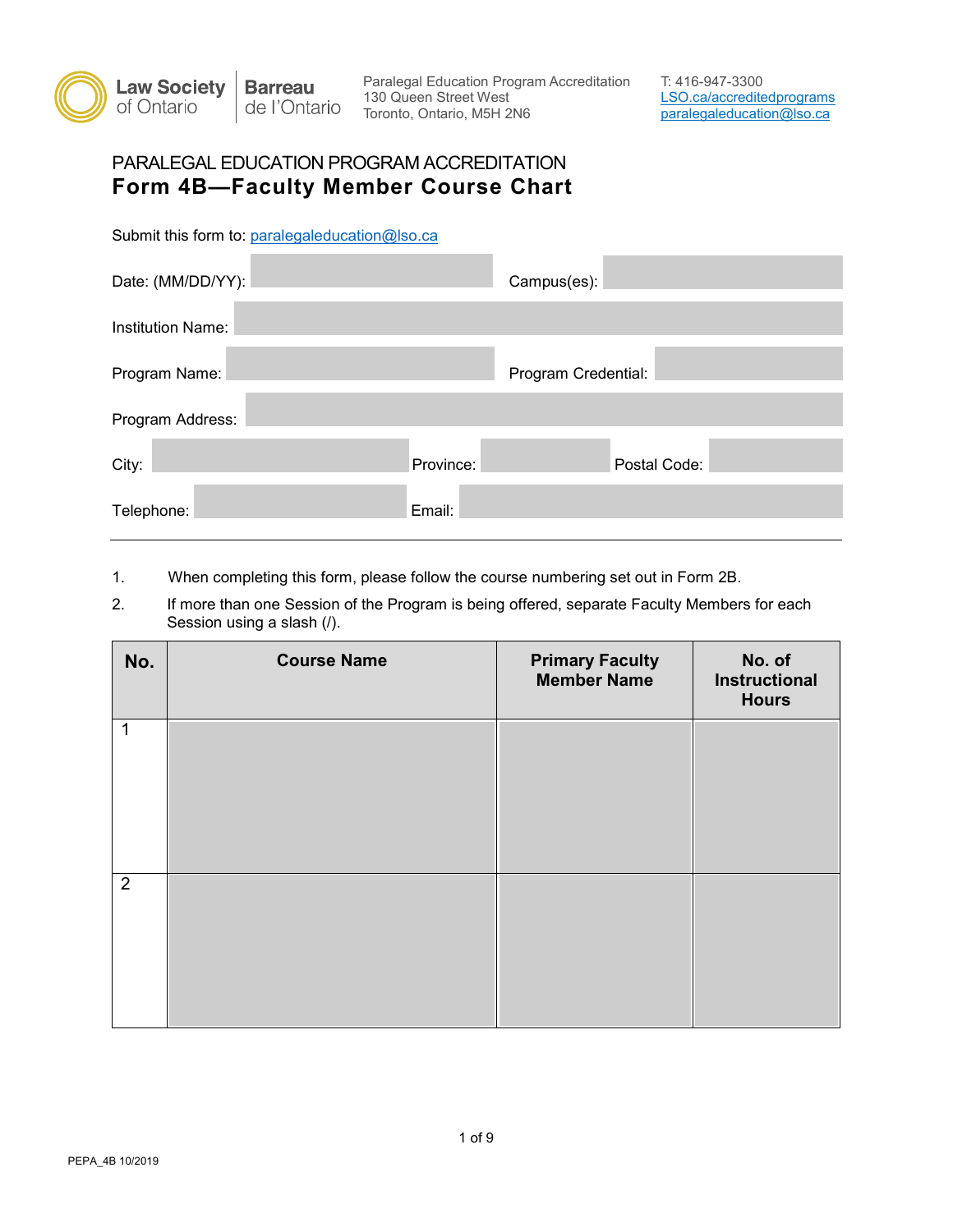| No.             | <b>Course Name</b> | <b>Primary Faculty<br/>Member Name</b> | No. of<br><b>Instructional</b><br><b>Hours</b> |
|-----------------|--------------------|----------------------------------------|------------------------------------------------|
| $\overline{3}$  |                    |                                        |                                                |
| $\overline{4}$  |                    |                                        |                                                |
| $\overline{5}$  |                    |                                        |                                                |
| $6\overline{6}$ |                    |                                        |                                                |
| $\overline{7}$  |                    |                                        |                                                |
| $\overline{8}$  |                    |                                        |                                                |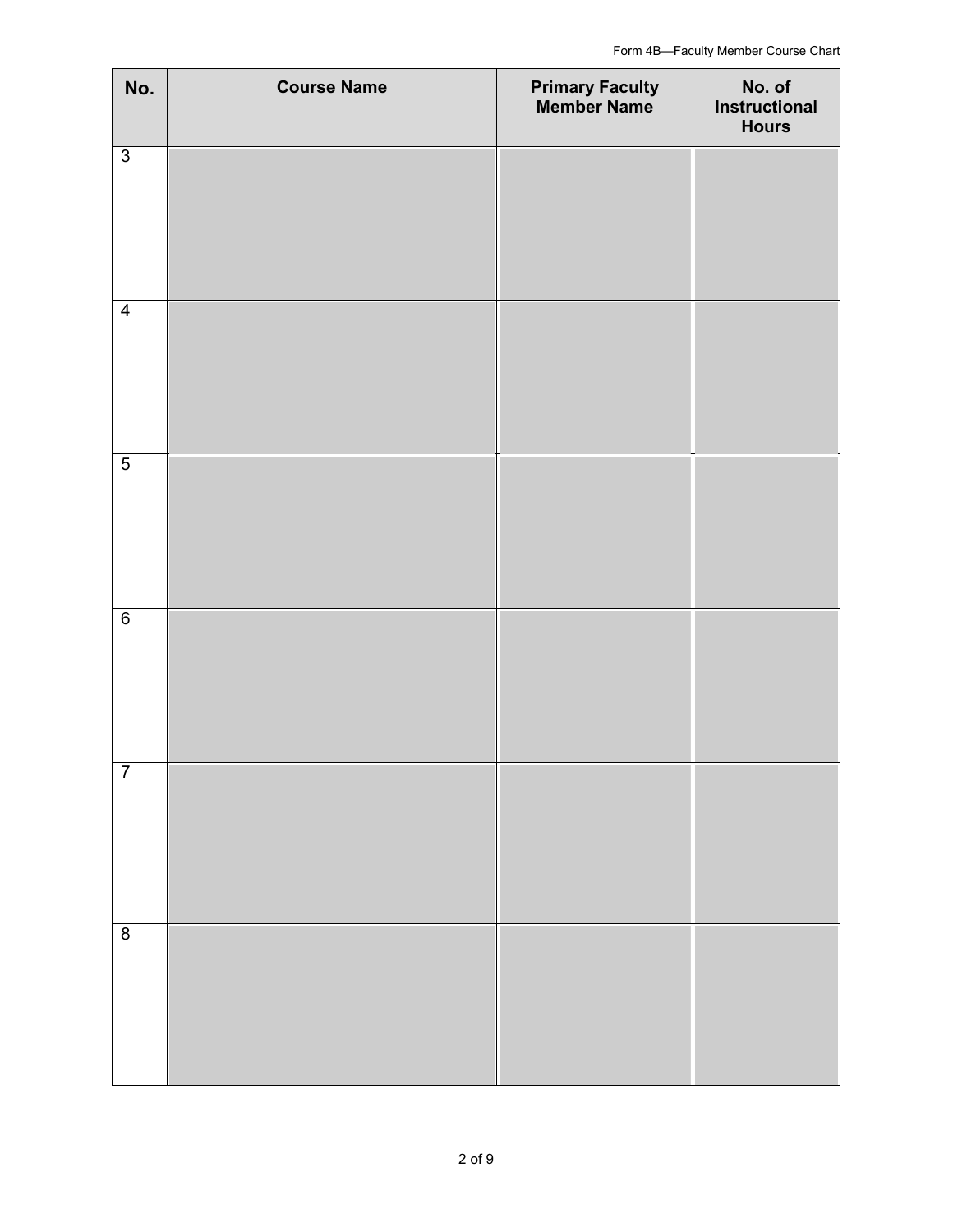| No.            | <b>Course Name</b> | <b>Primary Faculty<br/>Member Name</b> | No. of<br><b>Instructional</b><br><b>Hours</b> |
|----------------|--------------------|----------------------------------------|------------------------------------------------|
| $\overline{9}$ |                    |                                        |                                                |
|                |                    |                                        |                                                |
| 10             |                    |                                        |                                                |
|                |                    |                                        |                                                |
| 11             |                    |                                        |                                                |
|                |                    |                                        |                                                |
| 12             |                    |                                        |                                                |
|                |                    |                                        |                                                |
| 13             |                    |                                        |                                                |
|                |                    |                                        |                                                |
| 14             |                    |                                        |                                                |
|                |                    |                                        |                                                |
|                |                    |                                        |                                                |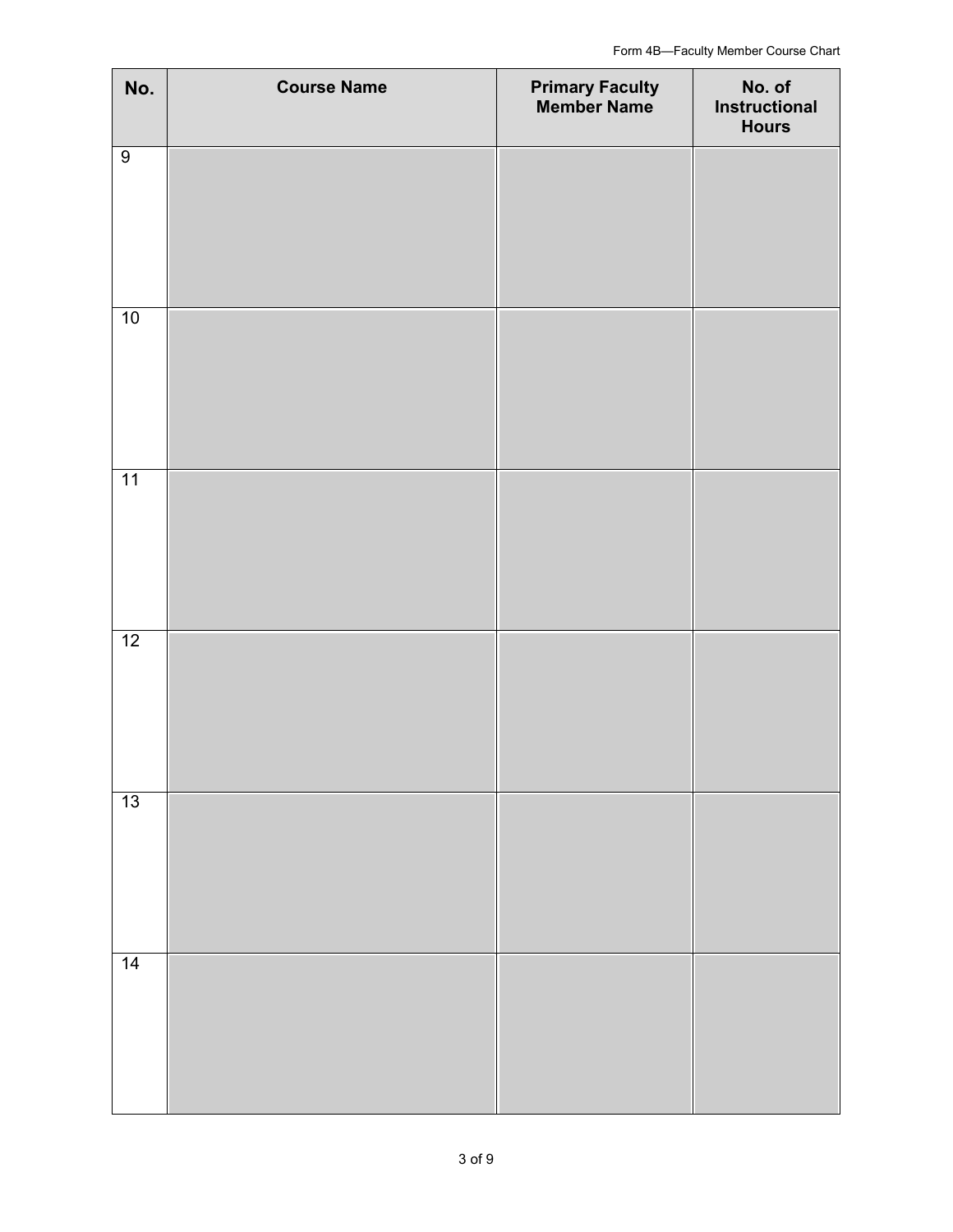| No. | <b>Course Name</b> | <b>Primary Faculty<br/>Member Name</b> | No. of<br>Instructional<br><b>Hours</b> |
|-----|--------------------|----------------------------------------|-----------------------------------------|
| 15  |                    |                                        |                                         |
| 16  |                    |                                        |                                         |
| 17  |                    |                                        |                                         |
| 18  |                    |                                        |                                         |
| 19  |                    |                                        |                                         |
| 20  |                    |                                        |                                         |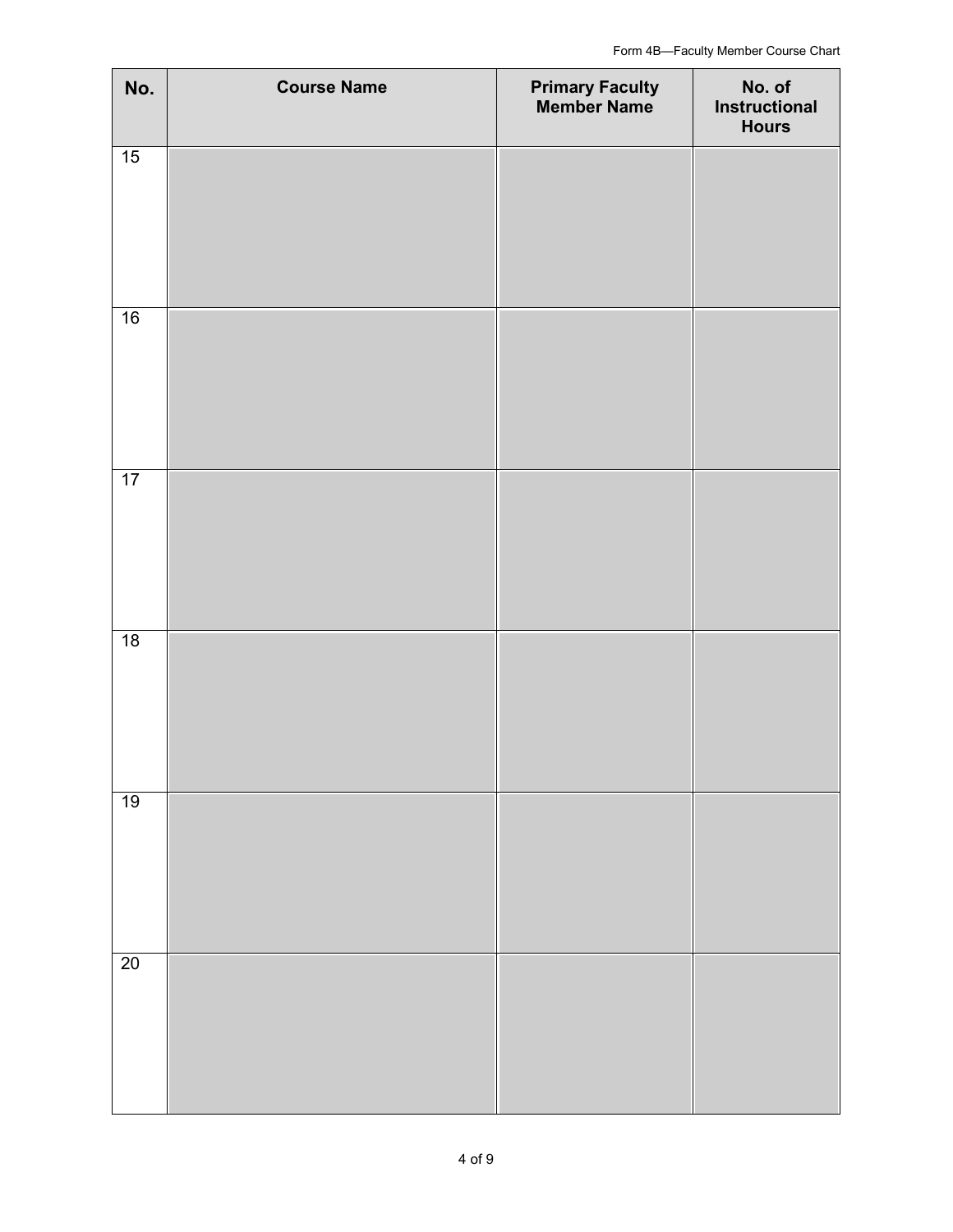| No.             | <b>Course Name</b> | <b>Primary Faculty<br/>Member Name</b> | No. of<br><b>Instructional</b><br><b>Hours</b> |
|-----------------|--------------------|----------------------------------------|------------------------------------------------|
| $\overline{21}$ |                    |                                        |                                                |
| $\overline{22}$ |                    |                                        |                                                |
| $\overline{23}$ |                    |                                        |                                                |
| $\overline{24}$ |                    |                                        |                                                |
| $\overline{25}$ |                    |                                        |                                                |
| 26              |                    |                                        |                                                |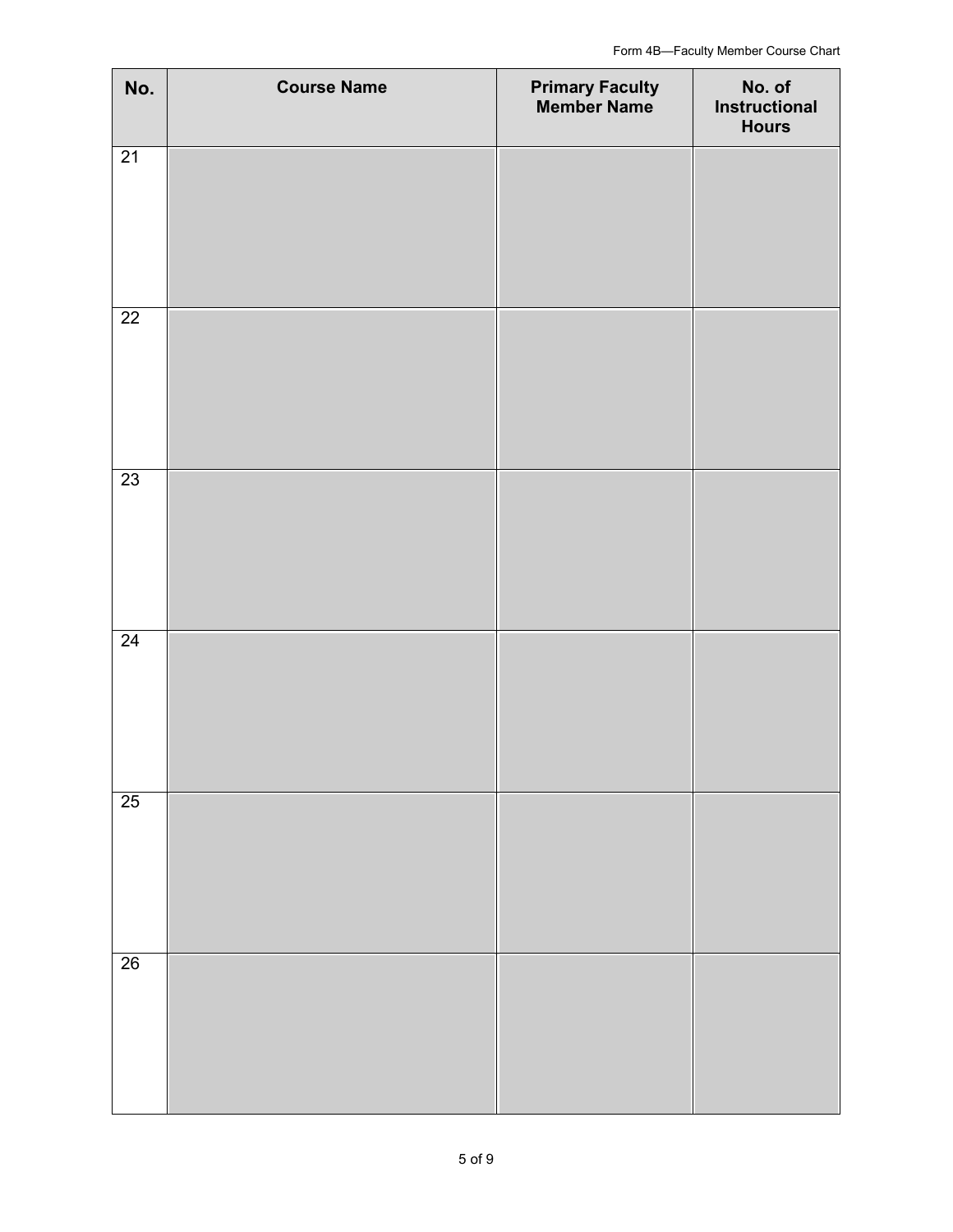| No.             | <b>Course Name</b> | <b>Primary Faculty<br/>Member Name</b> | No. of<br><b>Instructional</b><br><b>Hours</b> |
|-----------------|--------------------|----------------------------------------|------------------------------------------------|
| $\overline{27}$ |                    |                                        |                                                |
| $\overline{28}$ |                    |                                        |                                                |
| 29              |                    |                                        |                                                |
| 30              |                    |                                        |                                                |
| $\overline{31}$ |                    |                                        |                                                |
| 32              |                    |                                        |                                                |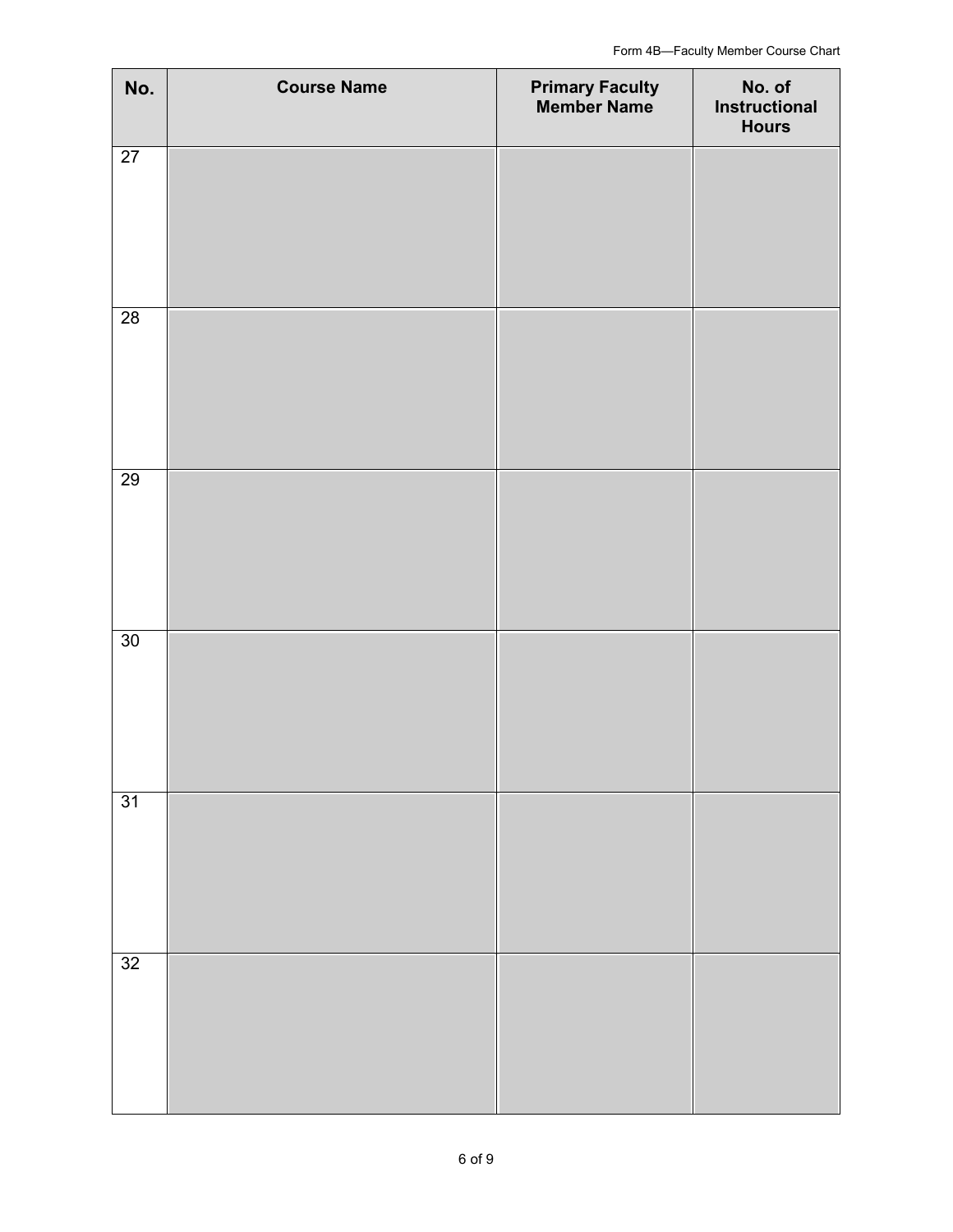| No.             | <b>Course Name</b> | <b>Primary Faculty<br/>Member Name</b> | No. of<br>Instructional<br><b>Hours</b> |
|-----------------|--------------------|----------------------------------------|-----------------------------------------|
| $\overline{33}$ |                    |                                        |                                         |
| $\overline{34}$ |                    |                                        |                                         |
| 35              |                    |                                        |                                         |
| 36              |                    |                                        |                                         |
| $\overline{37}$ |                    |                                        |                                         |
| 38              |                    |                                        |                                         |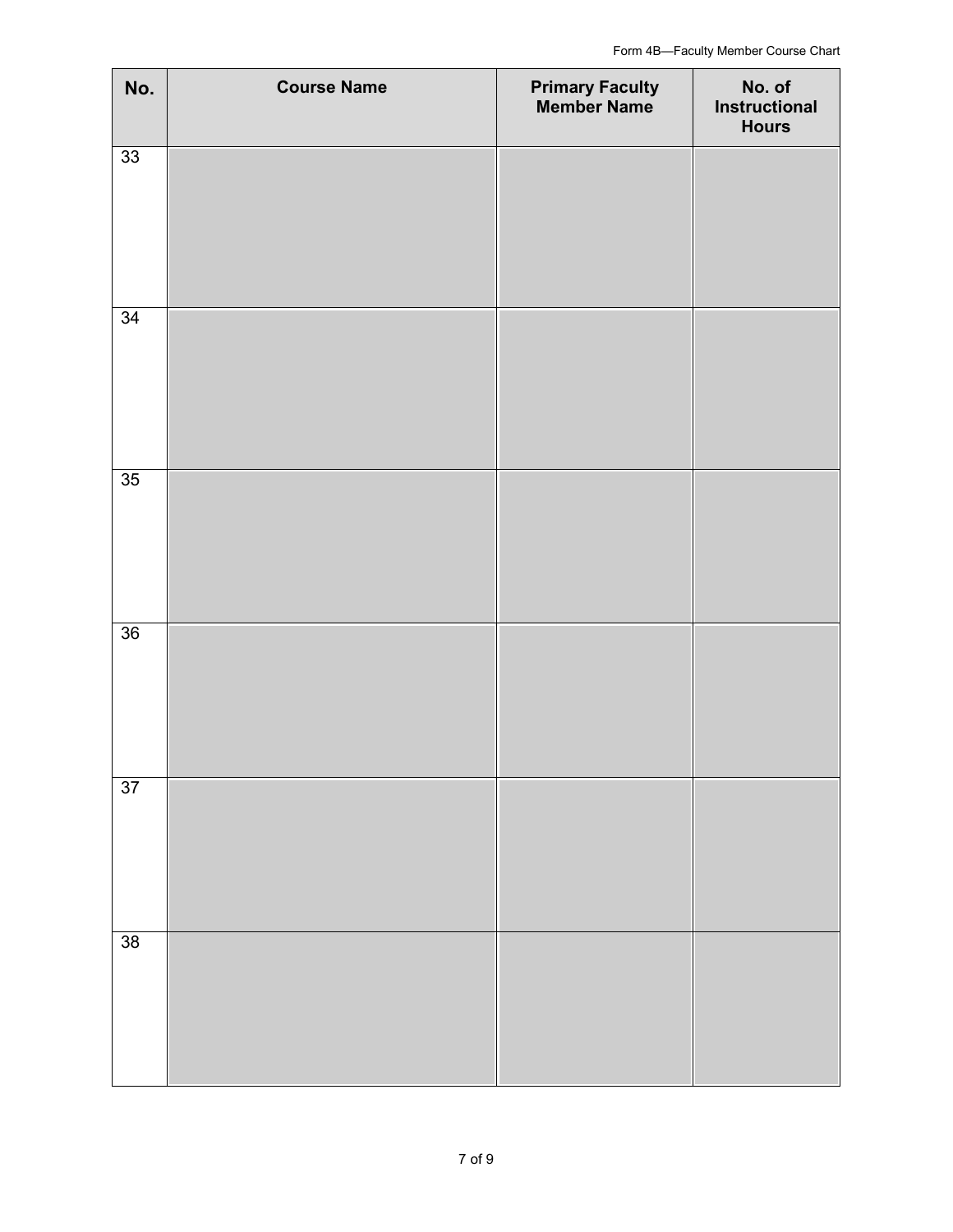| No. | <b>Course Name</b> | <b>Primary Faculty<br/>Member Name</b> | No. of<br>Instructional<br><b>Hours</b> |
|-----|--------------------|----------------------------------------|-----------------------------------------|
| 39  |                    |                                        |                                         |
| 40  |                    |                                        |                                         |
| 41  |                    |                                        |                                         |
| 42  |                    |                                        |                                         |
| 43  |                    |                                        |                                         |
| 44  |                    |                                        |                                         |